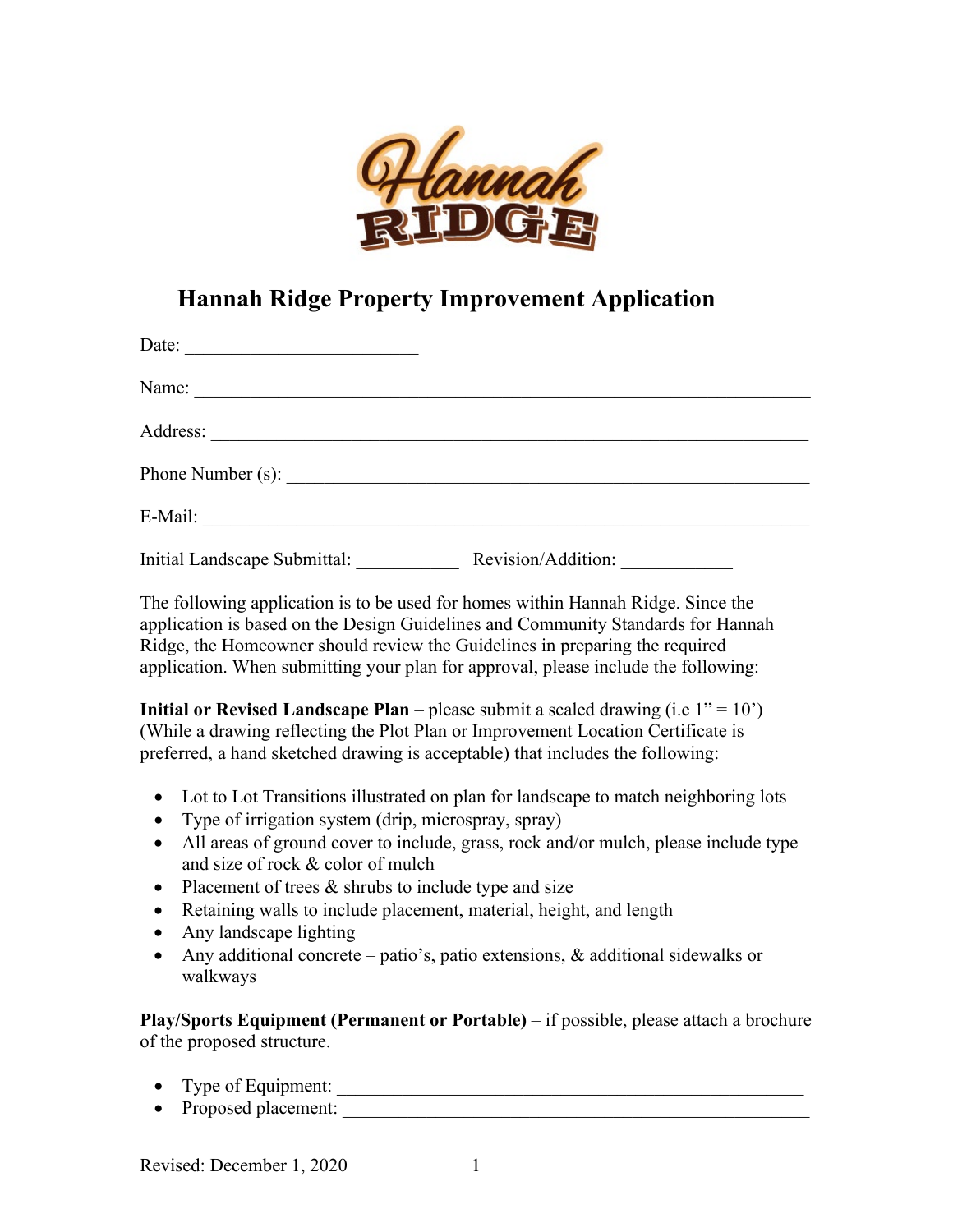- Height/Dimensions: \_\_\_\_\_\_\_\_\_\_\_\_\_\_\_\_\_\_\_\_\_\_\_\_\_\_\_\_\_\_\_\_\_\_\_\_\_\_\_\_\_\_\_\_\_\_\_\_\_\_
- Material:

**Deck/Patio Addition** – please provide a drawing to include the placement, size/dimensions, material, & color. In addition to Design Review Approval, you may be required, depending on the addition, to obtain approval by the Regional Building Department.

**Fencing/Dog Runs** – if possible, please attach a drawing showing placement

- Proposed placement:
- Material (please refer to Design Guidelines for approved fencing materials):

 $\mathcal{L}_\mathcal{L} = \mathcal{L}_\mathcal{L} = \mathcal{L}_\mathcal{L} = \mathcal{L}_\mathcal{L} = \mathcal{L}_\mathcal{L} = \mathcal{L}_\mathcal{L} = \mathcal{L}_\mathcal{L} = \mathcal{L}_\mathcal{L} = \mathcal{L}_\mathcal{L} = \mathcal{L}_\mathcal{L} = \mathcal{L}_\mathcal{L} = \mathcal{L}_\mathcal{L} = \mathcal{L}_\mathcal{L} = \mathcal{L}_\mathcal{L} = \mathcal{L}_\mathcal{L} = \mathcal{L}_\mathcal{L} = \mathcal{L}_\mathcal{L}$ 

• Height (If a dog run):

## **Storage Sheds**

- Proposed placement (can not be placed in easement): \_\_\_\_\_\_\_\_\_\_\_\_\_\_\_\_\_\_\_\_\_\_\_\_\_\_
- Materials (including roofing): \_\_\_\_\_\_\_\_\_\_\_\_\_\_\_\_\_\_\_\_\_\_\_\_\_\_\_\_\_\_\_\_\_\_\_\_\_\_\_\_\_\_\_
- Colors (must match paint scheme for home):
- Height & Dimensions:

## **Miscellaneous Item(s)/Notes:**

## **Architectural Review Committee Review**

 $\Box$  Please Revise & Resubmit Plan

| Plan checked by: | Jate |
|------------------|------|
|                  |      |

 $\mathcal{L}_\text{max} = \mathcal{L}_\text{max} = \mathcal{L}_\text{max} = \mathcal{L}_\text{max} = \mathcal{L}_\text{max} = \mathcal{L}_\text{max} = \mathcal{L}_\text{max} = \mathcal{L}_\text{max} = \mathcal{L}_\text{max} = \mathcal{L}_\text{max} = \mathcal{L}_\text{max} = \mathcal{L}_\text{max} = \mathcal{L}_\text{max} = \mathcal{L}_\text{max} = \mathcal{L}_\text{max} = \mathcal{L}_\text{max} = \mathcal{L}_\text{max} = \mathcal{L}_\text{max} = \mathcal{$ 

 $\mathcal{L}_\text{G}$  , and the contribution of the contribution of the contribution of the contribution of the contribution of the contribution of the contribution of the contribution of the contribution of the contribution of t

 $\mathcal{L}_\text{G}$  , and the contribution of the contribution of the contribution of the contribution of the contribution of the contribution of the contribution of the contribution of the contribution of the contribution of t  $\mathcal{L}_\text{max} = \mathcal{L}_\text{max} = \mathcal{L}_\text{max} = \mathcal{L}_\text{max} = \mathcal{L}_\text{max} = \mathcal{L}_\text{max} = \mathcal{L}_\text{max} = \mathcal{L}_\text{max} = \mathcal{L}_\text{max} = \mathcal{L}_\text{max} = \mathcal{L}_\text{max} = \mathcal{L}_\text{max} = \mathcal{L}_\text{max} = \mathcal{L}_\text{max} = \mathcal{L}_\text{max} = \mathcal{L}_\text{max} = \mathcal{L}_\text{max} = \mathcal{L}_\text{max} = \mathcal{$ 

 $\mathcal{L}_\text{G}$  , and the contribution of the contribution of the contribution of the contribution of the contribution of the contribution of the contribution of the contribution of the contribution of the contribution of t

If this is the initial landscape plan, it is the responsibility of the homeowner to contact N.E.S. Inc. when the landscape installation is completed. At that time, N.E.S. Inc. will inspect the landscape for compliance with the approved Landscape Plan and advise the Community Manager if the installation is acceptable. The Community Manager will inform you that the landscape is completed and process any refunds that may be due.